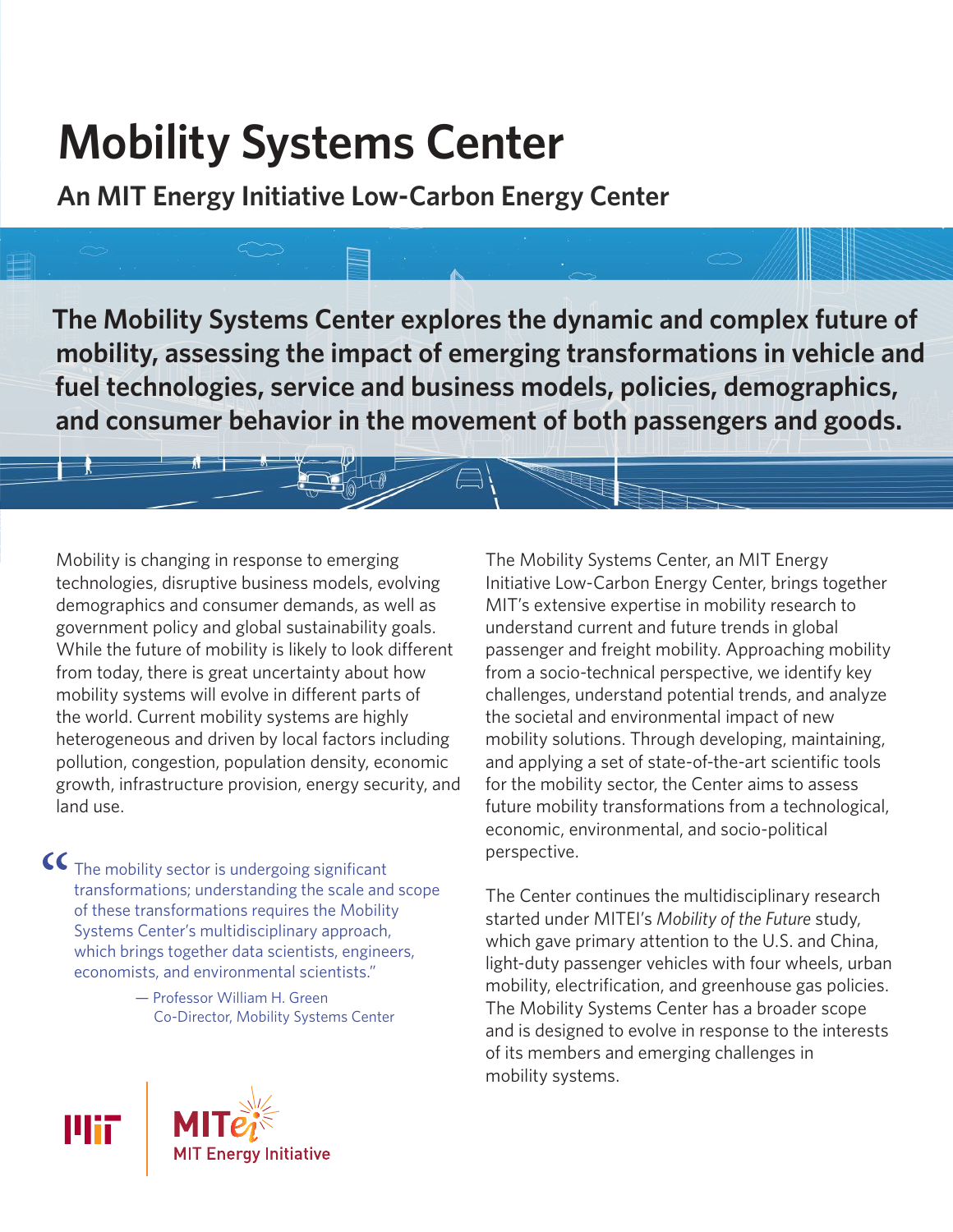## Goals and approach

The Mobility Systems Center analyzes trends in global passenger and freight mobility systems to guide them towards an efficient and sustainable future. Constructed as an industry-sponsored consortium, the Center brings together the diverse expertise of MIT faculty with the on-the-ground knowledge of industry partners. Funded by consortium members, MIT faculty evaluate the economic, social, and environmental impacts of emerging trends in mobility using state-of-the-art methods, including big data, machine learning, chemistry, engineering, economics, urban and regional planning, and business strategy. The ultimate goal of the Center is to provide insights and analyses that can guide member companies in developing and executing mobility business strategies that support sustainable economic growth.

#### Research themes

The Mobility Systems Center brings together academia and industry to adopt a multidisciplinary and pragmatic approach to the study of mobility. Industry consortium members guide the Center leadership in identifying pressing topics that lead to insights into current and future trends in global passenger and freight ground transportation from technological, economic, environmental, political, and social perspectives. For the period 2019-2022, the Center's research is focused on the following four themes:



## Mobility evolution in high-growth countries

The growth of the middle class in high-growth developing countries will be the primary driver of future demand for mobility of people and goods. We outline the unique mobility context of these markets as well as analyze the potential impacts of policy and technology interventions to combat local challenges of congestion, road safety, and air pollution without curtailing growing accessibility.

## Freight ground transportation

Ground transportation of freight has a similar global energy demand to that of all light-duty vehicles. Freight transportation is expected to continue to grow. We analyze operational and technological approaches for improving economic and environmental efficiency of goods transport. Our analyses include long-haul freight by road and rail and urban delivery of goods.

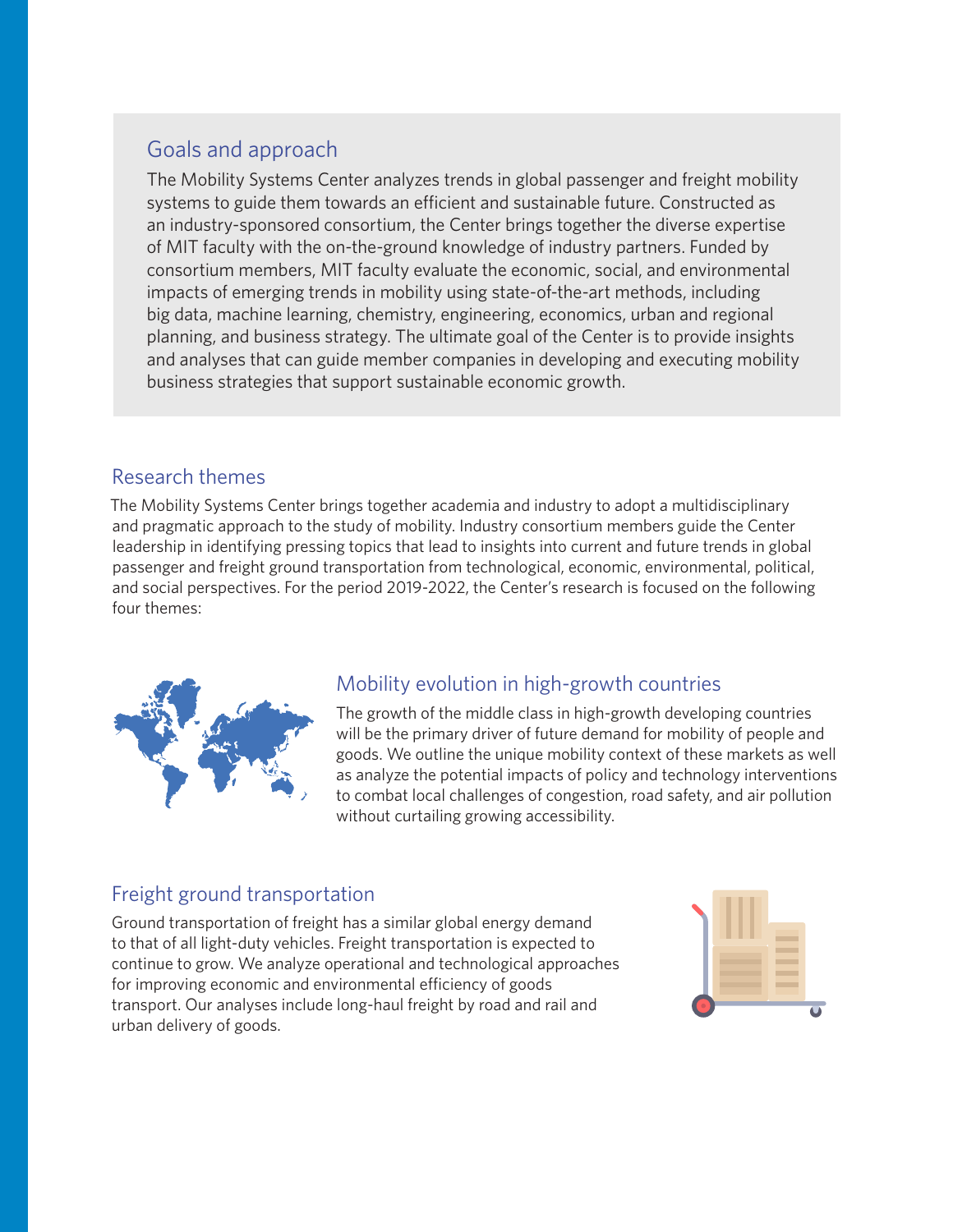

## Clean fuels and propulsion systems

Various alternatives for clean fuels and propulsion systems can help mitigate greenhouse gas emissions as well as local air pollutants and their health and mortality consequences. We conduct techno-economic environmental analyses to assess tradeoffs in performance, cost, and environmental footprint of battery electric systems, fuel cell propulsion systems, and other clean

## Disruptive technologies and their supporting infrastructure

New business models and technologies are disrupting current mobility systems and shaping how they will evolve in the future. We assess how mobility-as-aservice, mobility-on-demand, and the vehicle sharing economy will continue to change consumer behavior and the transportation value chain. We also tackle uncertainties surrounding connected and autonomous vehicles, particularly the role of supporting infrastructure and issues of cybersecurity.

The Mobility Systems Center is building on decades of research at MIT in the transportation sector, including MITEI's recent *Mobility of the Future* study focused on the economics, global and municipallevel policies, and consumer behaviors around light-duty vehicles and urban mobility.

Read more at: mobilitysystemscenter.mit.edu

The ultimate goal of mobility is to enable access to goods, services, and people; MITEI's Mobility Systems Center takes  $\alpha$ a systems approach to realizing this goal."

> — Associate Professor Jinhua Zhao Co-Director, Mobility Systems Center